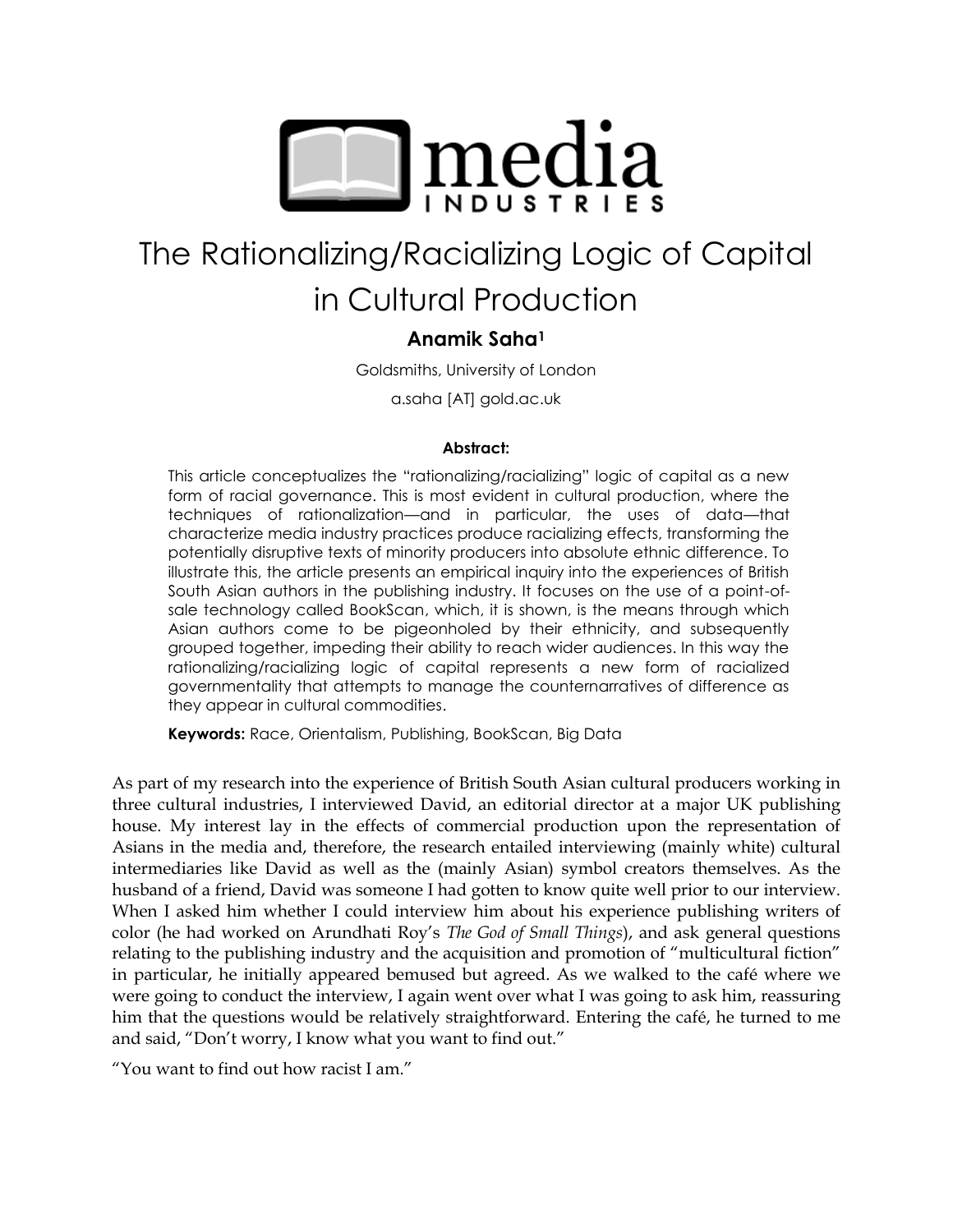This was clearly a joke—the type two friends make when boundaries of taste are lowered—and we both laughed. Behind this apparently flippant remark, though, was perhaps a pointed reference to the defensiveness of the British publishing industry in relation to its treatment of writers of color—based upon an anxiety around race and ethnicity that David, as a white executive, nonetheless might have felt himself.

In some ways, perhaps more than any other cultural industry in the UK, it is publishing that has seen the greatest inroads made by people of color. Black and Asian British authors such as Salman Rushdie, Hanif Kureshi, Monica Ali, and Zadie Smith have between them sold millions of copies of their novels, giving voice to minority experiences that are ordinarily underrecognized in the West. But the reason I open with the scene above is that, when it comes to publishing stories by writers from minority backgrounds, where the subject itself is the experience of marginality, the industry is ridden with fear and guilt. Scanning through trade magazines like *The BookSeller*, we find that the few articles dealing with issues of race and culture often frame difference as a problem: the problem of marketing and promoting black and Asian work, the problem of reaching black and Asian audiences, the problem of a lack of diversity in the industry itself. From the point of view of the Asian novelists whom I interviewed, the biggest issue was feeling pigeonholed by their ethnic identity, which was seen as limiting their potential to reach a wider audience. Whether it was the burden of representation and the stories that they felt they were only allowed to tell or the overemphasis of their ethnicity in the promotion of their novels, the overarching theme among my respondents was that the process of getting a book published was a mostly constraining experience. "I want to be known as a writer, not just an Asian writer" was a line I heard on numerous occasions.

When trying to explain the reasons for the negative experiences of writers of color, both the authors and industry personnel to whom I spoke saw this as an outcome of publishing's institutional whiteness, specifically the predominantly white, male, and upper-middle-class nature of the industry's "gatekeepers," as alluded to in the above exchange with David. However, in the publishing industry and throughout the cultural industries in general, the problem of racism is much more entrenched than would be solved by enlightening wellintentioned senior editors and commissioners about the needs of minority authors and audiences, or even taking the more radical step of direct measures to diversify staff at the executive level. As I will argue, it is the very process of industrial cultural production—that is, its techniques and systems of rationalization<sup>2</sup>-that contain racializing tendencies or, put another way, is the means through which racist ideologies manifest and foster. Moreover, the increasing adoption of new media technologies and big data in cultural production allows this to happen in a more insidious and severe fashion.

In what follows I will present a case study from my research on British Asian cultural production in the publishing industry to demonstrate the way that new media technologies employed in the publishing process—specifically a relatively new piece of point-of-sale tracking software called *BookScan*—produces racializing effects. I will attempt to explain this in terms of what I call the "rationalizing/racializing logic of capital." In doing so, the article represents an intervention in publishing studies that have generally lacked engagement with issues of race and difference. But more broadly, it contributes to the burgeoning field of race and production studies.<sup>3</sup> In this current conjuncture, Western society's understandings of race and difference are more than ever shaped by the discourses that appear in media texts, in the form of cultural commodities such as books and films and music videos that are produced through market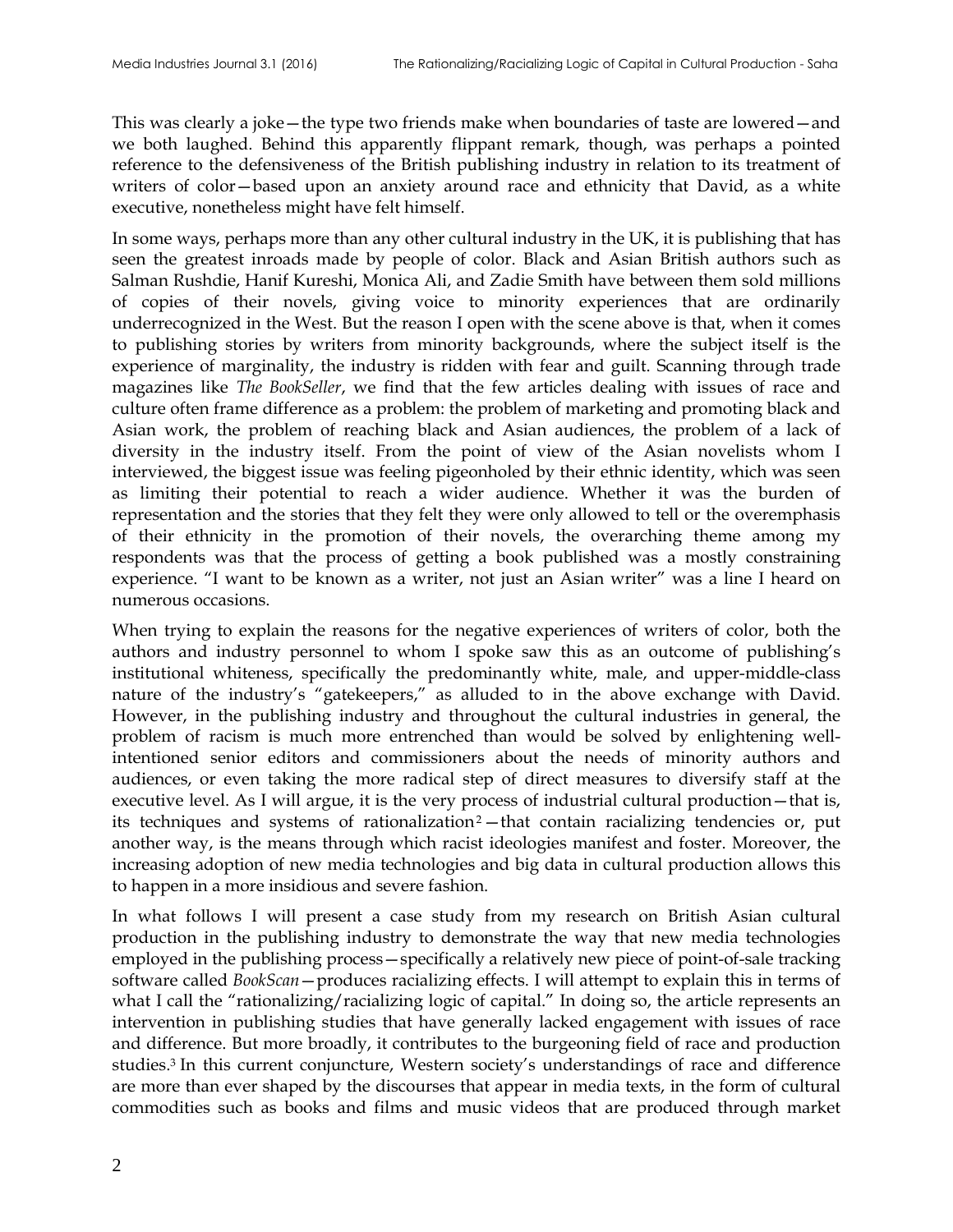forces that are assumed to be neutral—or indeed, colorblind. On the contrary, this article will demonstrate that the pseudoscientific way in which cultural production is now rationalized and conducted is how racist ideologies are reproduced. Once again we are faced with an instance of appearing "post-race" but being anything but.

#### **The Rationalizing/Racializing Logic of Capital**

In the summer of 2014, an internet meme that exposed the clichéd presentation of South Asia in books went viral. Created by Twitter user @varathas, the meme was titled "South Asian Bookcover Themes in Europe" and was a composite image (Figure 1.) of over fifty book jackets of novels set in India—which all look suspiciously similar.<sup>4</sup> Arranged into rows with sardonic titles, the covers starkly illustrate the narrow range of Indophilic tropes used to market books relating to South Asia.<sup>5</sup>



**Figure 1. "South Asian Bookcover Themes in Europe." Compiled by Sinthujan Vartharan.**

The purpose of the meme was to expose the orientalist ways in which South Asia continues to be presented in the West. The categories are tongue in cheek, particularly the repetition of the Taj Mahal, but nonetheless the effect is clear: through these covers, the diversity of a vast continent is reduced to a romanticized, exoticized, and eroticized Western conception of South Asian culture.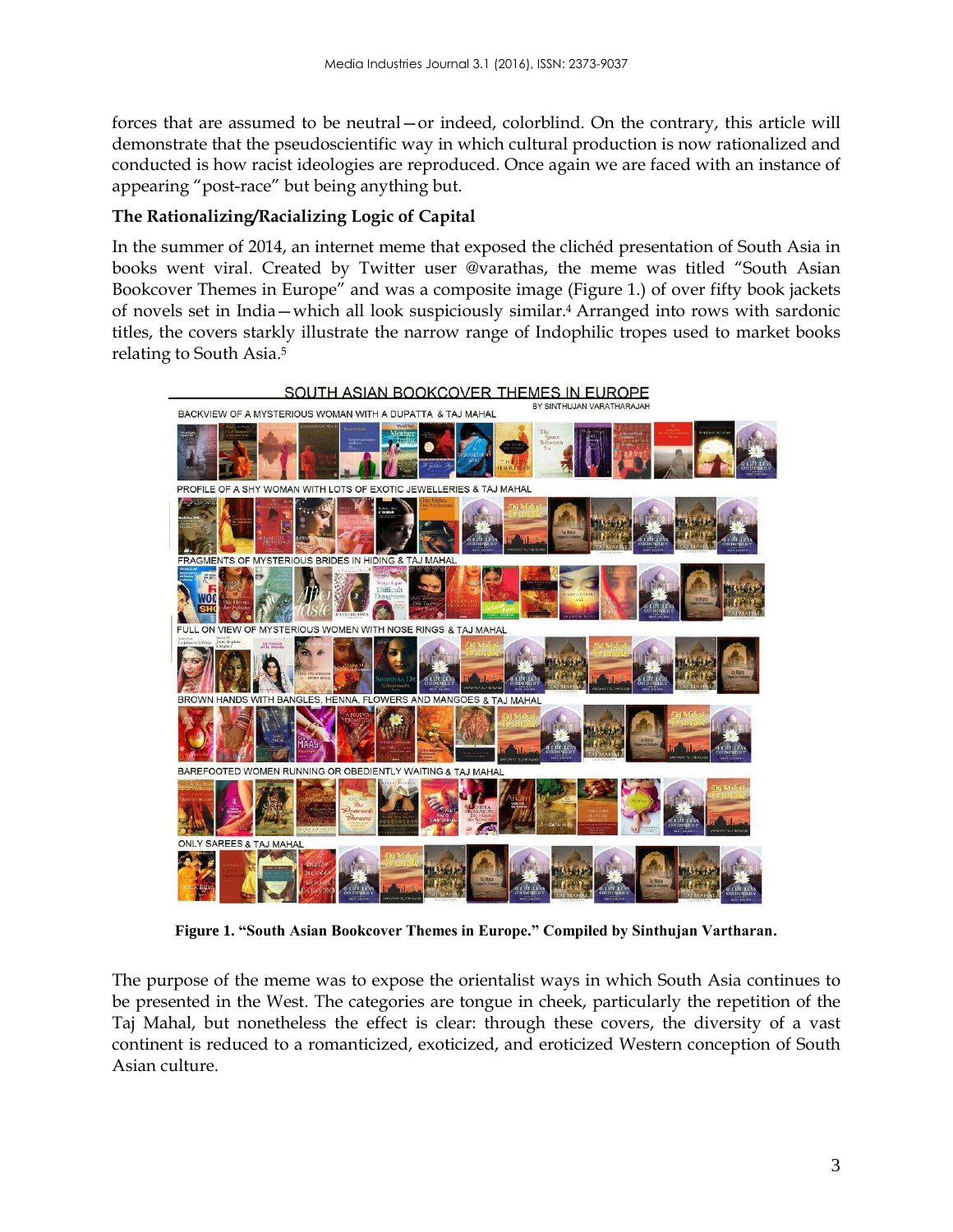This image followed another internet meme published in the blog *Africa is a Country* that provided a similar compilation of book jackets belonging to novels set in Africa that all consisted of the same essential image, what the blogger calls "the acacia tree treatment."<sup>6</sup> The meme was striking in highlighting the ideological uniformity of the representation of Africa through book covers. An article that follows up on the original blog post delves a little deeper and considers the making of such covers, generally pinning the blame on the laziness or ignorance of designers and conservative editors.<sup>7</sup> Yet a comment from an art director and cover designer interviewed for the piece draws attention to the wider institutional context of publishing when he criticizes "risk-averse marketing departments" for driving the tendency of designers to fall back on orientalist frames.

I use this last point to introduce the idea that racialization, as a process, is intertwined with the rationalized processes of industrial cultural production itself. With *rationalization*, I am referring to the standardized practices that cultural industries implement to deal with the inherent unpredictability of the market. As Bill Ryan outlines, forms of rationalization include the formatting of the creative process (i.e., creating products according to conventional cultural codes such as genre), marketing centered on the making of "stars and styles" and associated publicity campaigns, and the bureaucratization of the workplace.<sup>8</sup> For Ryan, these methods of formatting, bureaucratization, marketing, and publicity are the "expression of the rationality of modern capitalism" that characterize what he (following Nicholas Garnham) describes as the corporate age of capitalist production.<sup>9</sup>

In contrast to Ryan's precise and systematic definition of rationalization, racialization is a much more fluid concept, used in myriad ways in a variety of different contexts. Indeed, for Goldberg, studies of race and racism overuse the term *racialization* to the extent that it loses its conceptual specificity and usefulness. <sup>10</sup> Nonetheless, I believe the concept has value in describing the social, economic, and cultural processes through which texts/ideas/issues become imbued with racial meaning. I broadly conceive racialization as the ideological process by which minority groups are constructed in ways that, to paraphrase Paul Gilroy, "rely absolutely on an absolute sense of ethnic difference."<sup>11</sup> Gilroy here is specifically referring to the commodification of black culture in regard to the workings of black arts funding, though this can easily be extended to commercial cultural production. It is through the frame of commodification that my definition of *racialization* is formed, in thinking through how cultural commodities become *racialized*. This article will demonstrate that within the structural context of the cultural industries, racialization is produced through the rationalization techniques that characterize cultural production in the corporate era. I call this the rationalizing/racializing logic of capital, and I argue that it is the form of racialization that characterizes the postcolonial cultural economy in this neoliberal conjuncture.

The postcolonial cultural economy describes the social, cultural, and economic terrain within which postcolonial epistemes are produced. In an increasingly marketized and commercialized society, the notion of the postcolonial cultural economy underlines how knowledges about the Other are produced predominantly through market and commercial forces. Yet it also challenges simplistic and deterministic accounts of the commodification of the Other that produces somewhat lethargic explanations of the capitalist appropriation of race. Rather, it understands commodification as "complex, ambivalent and contested."<sup>12</sup> As Stuart Hall states, while the neoliberal character of globalization tends toward cultural homogenization, it is more accurately characterized as a process marked by contestations.<sup>13</sup> He continues,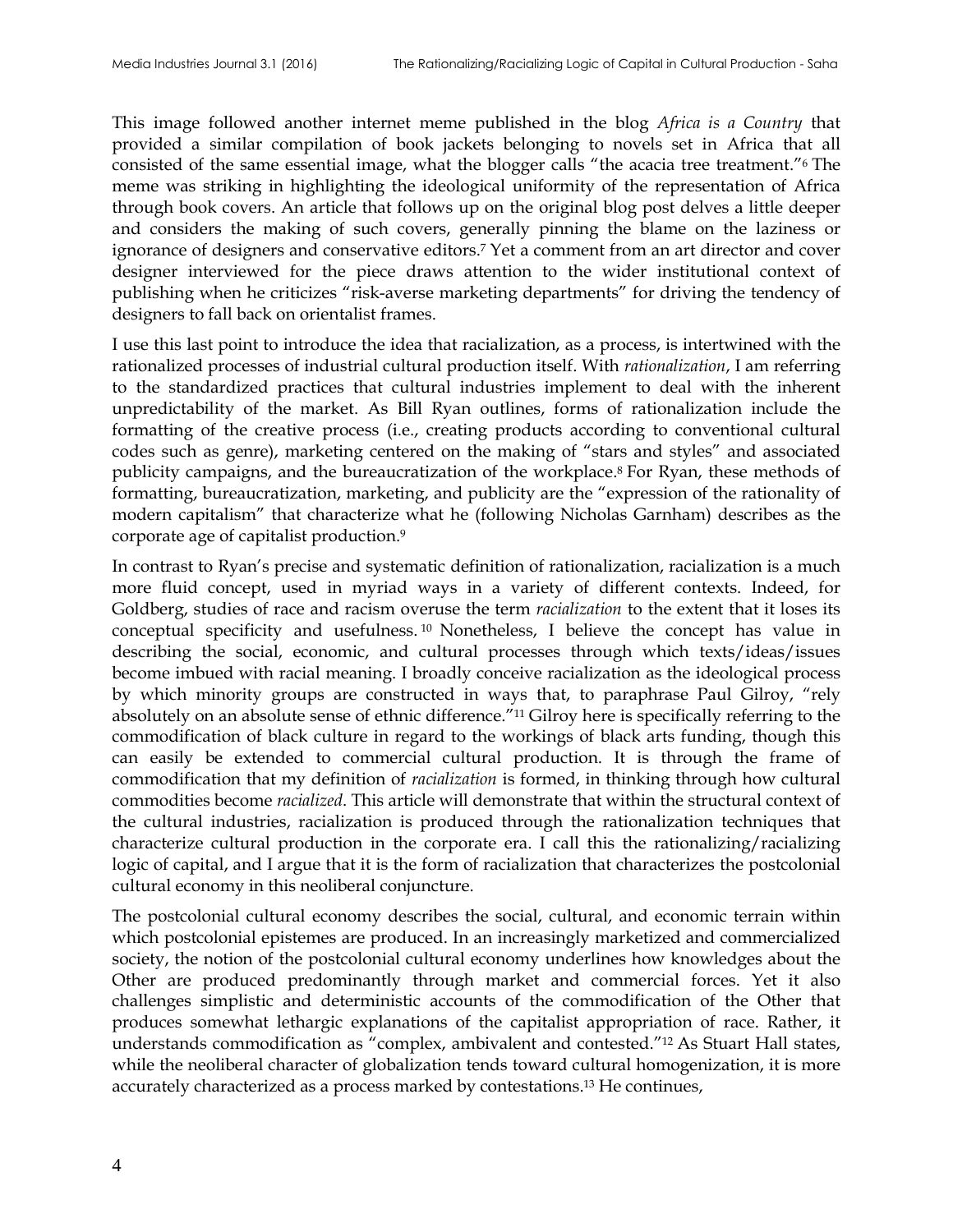It is "structured in dominance," but it cannot control or saturate everything within its orbit. Indeed, it produces as one of its unintended effects subaltern formations and emergent tendencies which it cannot control but must try to "hegemonize" or harness to its wider purposes.<sup>14</sup>

Hall seeks to provide a "more discursive model of power in the global environment," one that underlines the potentiality for spaces of resistance and counterstrategies of difference.<sup>15</sup> But this analysis helps us also understand how within global capitalism, neoliberal economic forces are intertwined with neocolonial ideologies that attempt to totalize and homogenize difference. And it is against this backdrop that the rationalizing/racializing logic of capital takes hold. Put another way, the rationalizing/racializing logic of capital is where ideas about race (themselves formed through political, regulatory, and representational discourses of European/white racism in the West) are allowed to manifest insidiously through what appear as neutral, common sense, commercial rationales.

To demonstrate how this occurs, in what follows I present a case study on the experiences of British Asian authors, and the cultural intermediaries involved in publishing them. This is drawn from a wider empirical study of British South Asian cultural production in three cultural industries—publishing, television, and theater. Applying the "cultural industries" approach that builds upon its political economy foundation a sociological approach to creative labor, the research involved interviews with over fifty cultural producers, creative managers, and executives, participant observation conducted over a year, and a textual analysis of media texts, promotional material, and industry trade magazines. <sup>16</sup> My emphasis is on unpacking the "cultures of production" through which British Asian-authored texts are made.<sup>17</sup> In this way I am able to see how the rationalization techniques implemented at the creative stage of production came to bear upon writers of color in ways that not only constrained their ability to tell the stories they wanted to tell but also paradoxically transformed their attempts to articulate new cosmopolitan imaginaries into absolute ethnic difference.<sup>18</sup>

## **The Production of "Race" in the Publishing Industry**

As stated above, many of the writers of color that I spoke to identified as their biggest challenge the process of categorization that reduces what they considered universal stories to an exoticized version of their ethnic or racial identity. And as I will demonstrate, this happens through the attempt to apply scientific method—via new media technologies—to the production process. New media technologies have had a major impact on publishing, not least with the emergence of e-books and e-reading devices, which have reduced further what were already low reproduction costs. These new technologies have also had an underestimated effect—that is, on the commissioning process, with potentially damaging epistemological effects for writers of color.<sup>19</sup>

## *Changing Cultures of Production in the Publishing Industry*

Even before these technological developments, the publishing industry underwent significant changes. In a nutshell, the UK publishing industry was originally based on a patronage model but then evolved into a market-based system. <sup>20</sup> Following the ascendancy of neoliberal economics in the West from the 1970s onward, publishing has seen "high levels of merger and acquisition activity" with formerly independent publishing houses bought up and integrated into the structures of large corporations. <sup>21</sup> By 2010 the UK was dominated by just four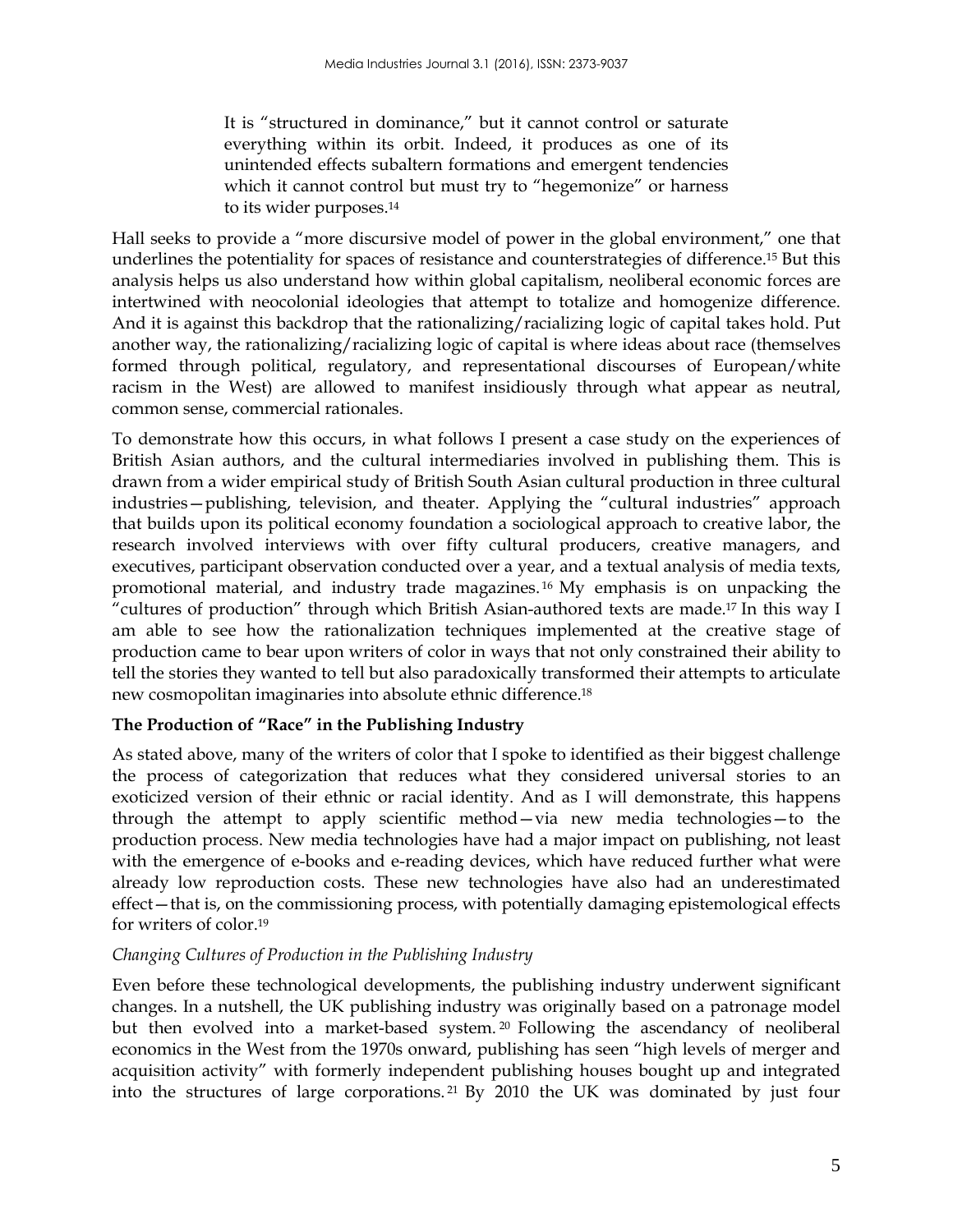publishing groups that collectively accounted for nearly half the market. In 2013, two of these publishing houses—Penguin and Random House—merged. With intensifying market concentration, publishing houses have seen noticeable changes in their cultures of production, particularly at the commissioning and acquisition stage.<sup>22</sup>

When it comes to acquiring books, publishers receive manuscripts from an author, generally via a literary agent. The overwhelming majority of manuscripts are rejected; but sometimes an editor will receive a book that he or she likes, will deem it as having both literary and commercial potential, and will pitch it to the senior editorial team at an acquisition meeting. During this meeting, a profit and loss statement is produced for every pitched book based upon acquisition costs and predicted sales. These figures are put into a calculation sheet that produces the margin—the greater the margin, the stronger the case for acquiring the book. Where conflict can occur is in the sales prediction. Often an editor and the sales representative, who is also present at the meeting, will disagree about how many copies a book is going to sell, particularly if it involves a new author. Indeed, the recurring theme in my respondents' accounts of commissioning in publishing was the increasing influence of salespeople. For instance, as the owner of a subsidiary company that specializes in black and Asian fiction said to me, sales managers have "more then 50 percent input in the commissioning process." This was described as a negative development. David, the editorial director, conveyed a similar feeling:

> What's interesting is that it's the salespeople who give us the figures over whether a new book is going to work or not. It's not done anymore on what I feel in my gut instinct, because there's so much more data around now. And you could say, I feel very passionate about this novel but the salespeople can come back at you and say, "Yes, but no debut novels sell more than ten thousand copies." In fact most of them sell five thousand or three thousand. So what happens is you have to start weaving a little dream: But what if it could be the new *Brick Lane*?

This comment is useful for its allusion to how quantitative data is being used to manage "gut instinct" and human agency during commissioning/acquisition. But the last point about *Brick Lane* – a 2003 bestselling novel by British Bengali author, Monica Ali – begins to suggest how the rationalization of cultural work, which attempts to control the unpredictability of not just the market but the behavior of the editor itself, comes to produce racializing effects. This becomes more apparent when we begin to look more closely at how data is used during the acquisition process.

#### *BookScan and Pigeonholing Race*

Sales figures nowadays are obtained from a major development in publishing: a piece of pointof-sale technology called BookScan. BookScan tracks every single sale in the major (and certain independent) bookstores, the figures of which are published weekly.<sup>23</sup> BookScan has had a major impact on publishing, not least in being able to more accurately measure sales, and by extension, market share. <sup>24</sup> But more unexpectedly, its effects have been felt in the commissioning process. One senior editor I spoke to narrated the new acquisition procedure in the following account: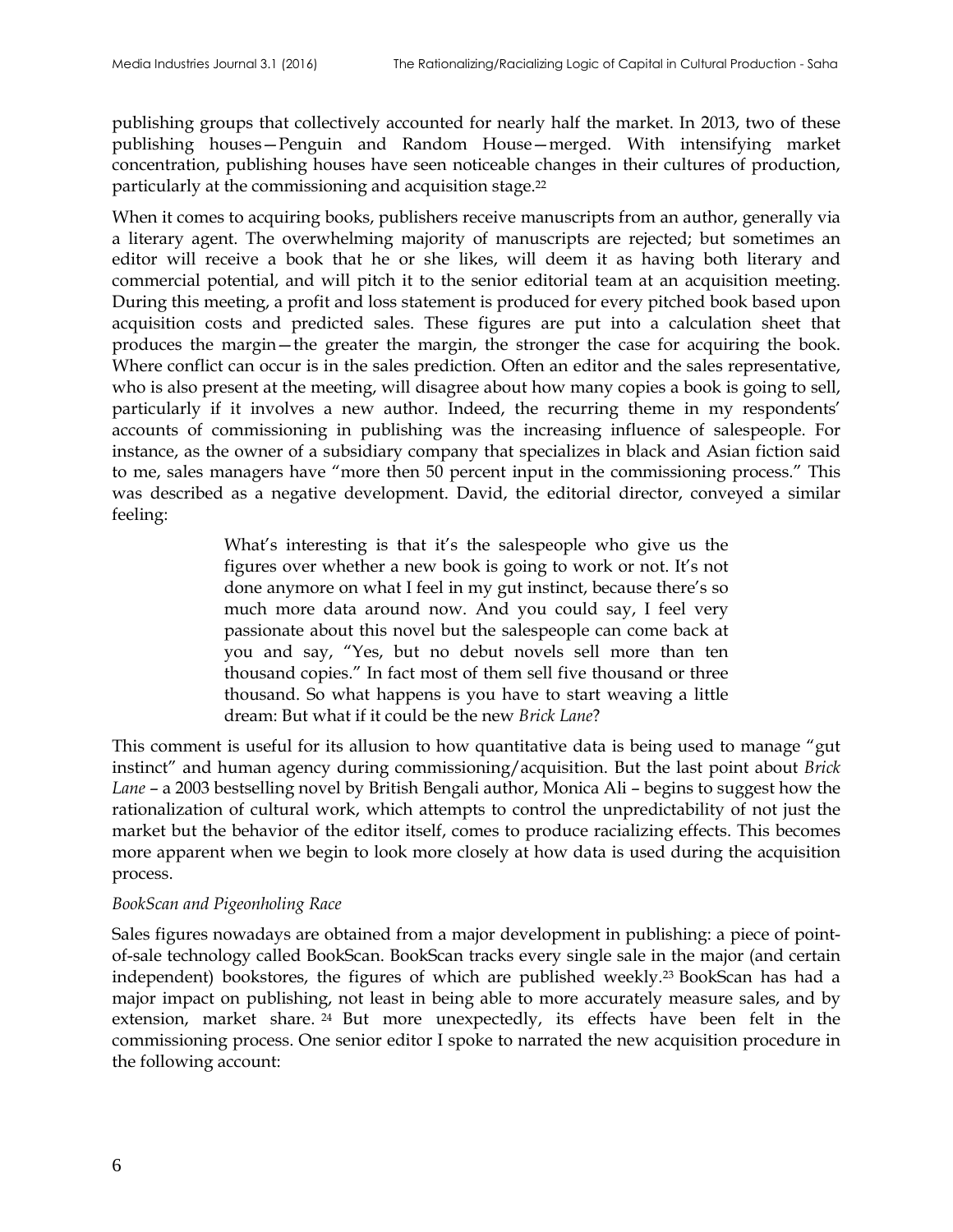The big change that has come in the last five years has been something called BookScan, whereby there is a computer program that tracks every single sale of every single book through the tills. So . . . every time I take a new book [by a new author] and say I quite like this, I want to do it, our salesperson would go straight to a computer, look it up—*or look up something similar, rather*—and say, that sold very little; I don't think we should take a risk on this. . .So it means people get compared and pigeon-holed much more scientifically now.

According to this narrative, during an acquisition meeting, a novel's projected sales are calculated based on the sales of a similar book. Indeed, this firsthand account of the process of identifying a comparable novel brings into sharp focus the pigeonholing strategies of which the authors I interviewed were critical. Essentially, BookScan, and the practice of pigeonholing and categorization, is part of an attempt to rationalize and standardize the commissioning process (and micro behaviors) where quantitative methods are adopted in order to manage the risk of (human) editorial decisions that do not always produce the optimal commercial results. It is literally a process designed to minimize the high risk that characterizes production in the cultural industries. <sup>25</sup> The editor's comment that authors get "pigeonholed much more scientifically now" produces an explicit indication of how new forms of rationalization eventually lead to the racialization of the British Asian cultural commodity.

BookScan in effect forces commissioners to think in terms of categorization and positioning. British Asian authors subsequently find that their ethnicity informs the category they are placed in, through the format of "multicultural fiction." A male British Asian author whom I interviewed explained his experience of this process as follows:

> **Interviewer:** So they will take a similar novel to yours and make sales projections based on how well that book will do?

**Respondent:** Yeah. That's quite a depressing thought.

**Interviewer:** What book do you think they will compare yours to?

**Respondent:** I don't know, Gautam Malkani or Nirpal Singh—if they can get away from the Asian thing, I think that will be smarter—

**Interviewer:** To think of you in the same way as David Mitchell, Jon McGregor?

**Respondent:** Yeah, that's where I would look. But to do that they have to get away from the Asian thing.

David Mitchell and Jon McGregor were two successful and critically acclaimed (white) authors toward whom this published author had earlier expressed an affinity. Yet a certain mentality of commissioners, which he believed reflect the attitudes and values of dominant white society, prevents them from positioning his book with the likes of young, talented British writers such as Mitchell and McGregor or giving it comparable marketing exposure. Instead, he believes he will be categorized alongside two other Asian male authors with whom he felt he shared little in common with stylistically or thematically. The potency in formatting on the basis of race is how these decisions are reached in a way that appears natural and reasonable under the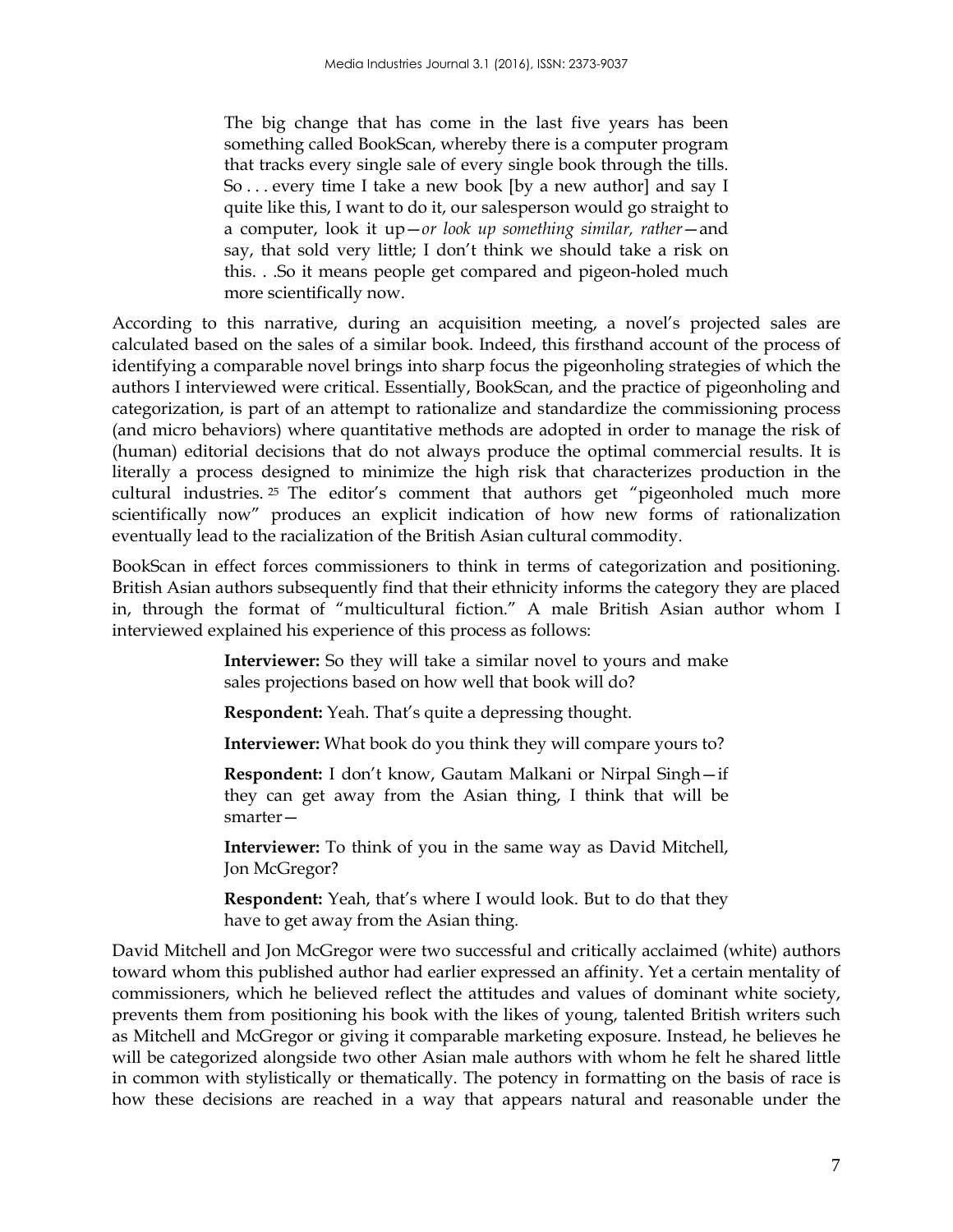branding logic of cultural production. This is made evident in the following exchange with another British Asian author:

> **Interviewer:** Have you found it's the industry that puts labels on you?

> **Respondent:**  $\langle$  pause> I don't know. I just think it's easy in terms of - <pause> I don't know.

**Interviewer:** Easy for who?

**Respondent:** For the publisher it's probably easy to say, yeah, er—but, saying that, [my publisher] didn't do that to me because I made a point of not doing it. But a lot of publishers do think, "Yep, British Asian, that's current at the moment, let's put her in that category."

The above author describes a positive relationship with her publisher, whom she feels has not put her in an "Asian" writer category, which this author nevertheless concedes would be an "easy thing to do." The quote also highlights the perception that Asian writers are fashionable and "current" right now, which becomes another common-sense reason for signing an "Asian" text. Thus, the normative terms on which such decisions are reached are notable in that they strip their rationale of its racialist dimensions. As a consequence, such decisions appear to be, at worst, slightly cynical, but at best, *rational* common sense. David puts it in no-nonsense terms: "If I was a Bangladeshi writer living in London . . . I'd mention [Monica Ali's] *Brick Lane* in my letter, in my opening letter, in my opening sentence of my letter. To be frank, everything is sold as a cross-between."

#### *Formulas of Asianness*

As Keith Negus has demonstrated, producers, faced with the "uncertainties and anxieties" of cultural production and the unpredictability of knowing what is going to succeed, rely upon formulas that are known to have worked in the past. <sup>26</sup> This logic is unwittingly revealed in a news story in *The BookSeller* (an industry trade magazine) on the signing of a new young Bengali novelist: "Jane Lawson, who took on Monica Ali's *Brick Lane*, has bought another tale of cultural collision for Doubleday/Black Swan by 26 year-old newcomer Tina Biswas."<sup>27</sup> Judging from the tone of this short news article, since "cross-cultural collision" worked last time, with *Brick Lane*, then repeating this formula with another young Asian novelist makes good business sense. The formula-based rationale that characterizes commissioning decisions is exposed in another *BookSeller* article, which listed the books that followed Bollywood actress Shilpa Shetty's successful biography:<sup>28</sup> "*Bollywood: A History*, *Bollywood Crafts*, *The Bollywood Cookbook*, *Bollywood Nights*, *Looking for the Big B: Bollywood*, *Bachchan and Me*, and *The Bollywood Reader*."<sup>29</sup> Once again, the article is written in a matter-of-fact way, as though these commissions were based on sensible, rational criteria, and, to quote the author above, what was deemed "current."

It is important to unpack the context in which this pattern emerges. When discussing this issue, David, the editorial director, described his experience working on the production of Arundhati Roy's Booker Prize–winning novel *The God of Small Things*, and the glut of similar narratives on cross-cultural experiences that were published in the wake of Roy's bestseller: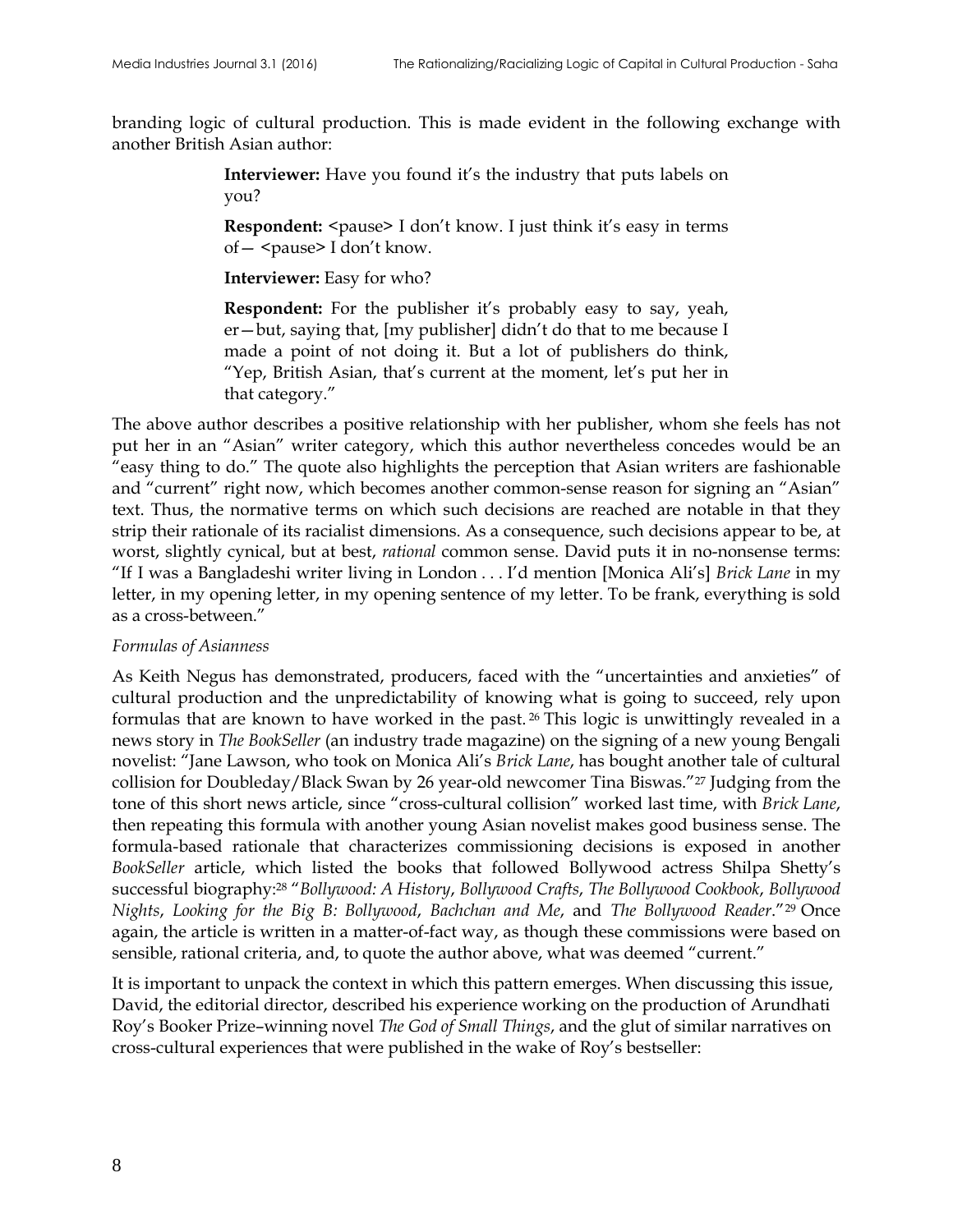For the next two years after that, there was so many books that came in from people with mixed upbringings and experiences. So you'd get *My Fictionalized Memoir of growing up Sri Lankan* or *Being Pilipino in New York*. It's funny because the agents would send you the submission and it would say this could do what *The God of Small Things* did for you. Which is kind of interesting, the subtext there…people need boxes. . . . What's scary now though is with BookScan, people probably will look up the sales figures through the tills for *Brick Lane* and for *The God of Small Things* and then will decide how much we should spend on a Guatam Malkani. That's pretty scary.

Here we see directly how the potentially disruptive narrative of cross-cultural entanglements is reduced to a literary formula.<sup>30</sup> It is interesting to note that David mentioned the author Gautam Malkani several times in our interview. For David, Malkani, who caused a furor within the industry over the reportedly six-figure advance for his debut novel, *Londonstani*, represents the attempt by publishing houses to repeat past success through following a formula, in this instance, emulating the "multiculturalist" novels of Zadie Smith and Monica Ali.<sup>31</sup> He explains how, as part of this overarching logic, novels are pitched and bought in this way. David himself described how, one weaves "a little dream" in order to convince sales managers as to why a certain book should be acquired. Yet such a strategy—which David expressed in a way that stresses the human and the emotional qualities of such an appeal—is itself expressed in terms of an economic rationale that sales personnel can understand. While he stressed that this is true not just of narratives on race but also of nationhood and other themes—after all, "people need boxes"—this just further underlines the reductive or, as David put it, the "scary" effects of the normative rationale behind decisions that ultimately decide which novels are acquired and how they are subsequently positioned in the market.

The point is that these particular commissioning decisions and editorial strategies are inextricably bound up in the political economy of publishing. As another senior editor said to me,

> Publishing is never going to be a good business model; it's too risky. There are too many books out there to choose from. It's not like there are four major brands of tinned beans—there are two hundred thousand books a year or whatever the crazy stat it is. So what publishers tend to do is they tend to put all of their cash on ten books in a year that they know are going to succeed—Jeffrey Archer's and company—authors who have shown time and time again there is no risk because people will always buy them, and you put all your resources behind them. . . . And it's getting worse. Publishers are taking fewer risks.

This comment illustrates a common theme in media and communications research that has highlighted how concentration in mass media results in conservatism and a lack of diversity in the range of texts being sold.<sup>32</sup> Compounded by the nature of cultural production and the impossibility of predicting success, what I have attempted to demonstrate in this case study is how an increasingly competitive marketplace is producing conditions where, as the senior editor above explains, "publishers are taking fewer risks." This has obvious ramifications for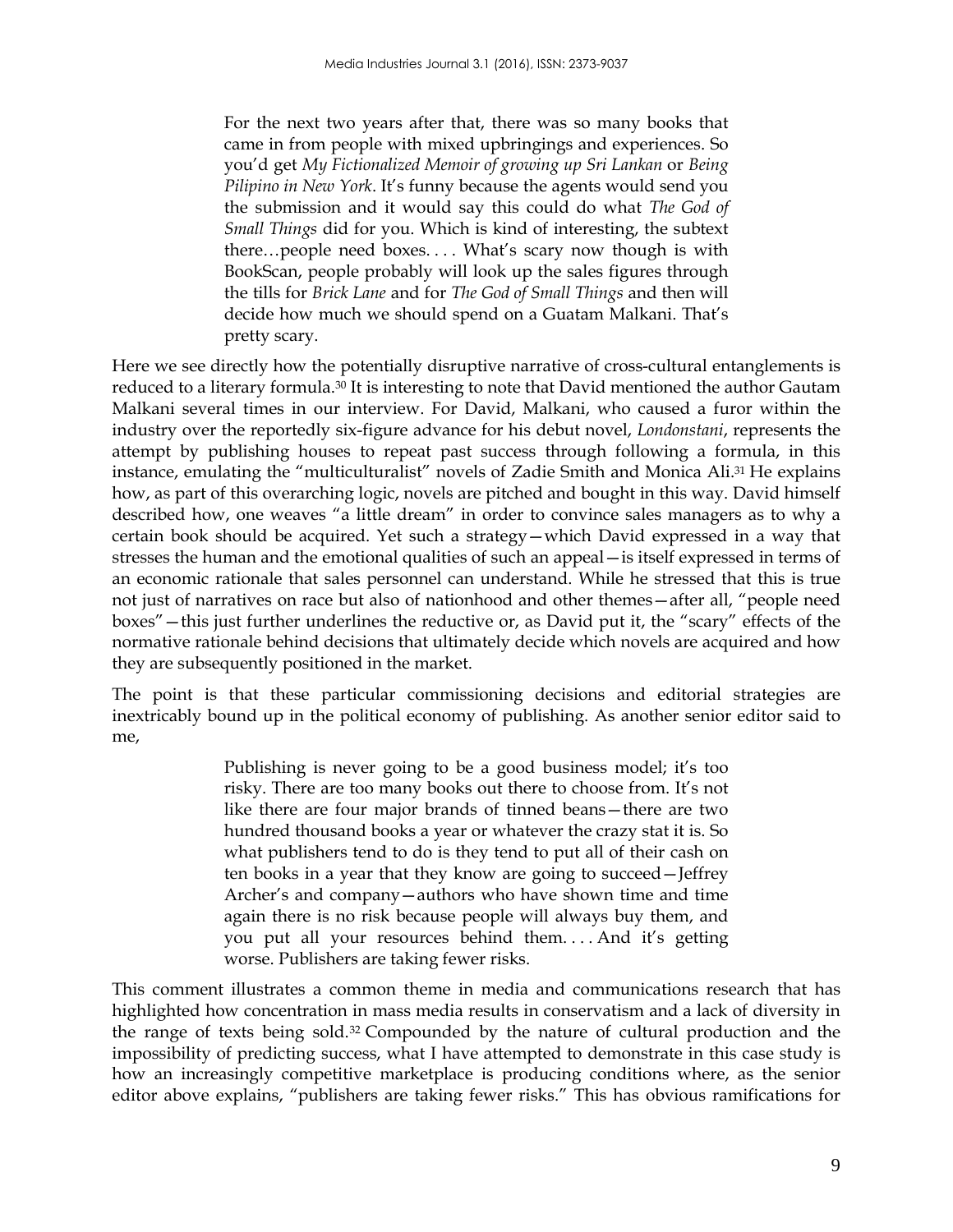the British Asian cultural commodity, which is not considered a product that will produce large returns, or indeed, surplus value. Certain exceptions, such as *Brick Lane*, which sold over half a million copies, have challenged this view. But this has produced a situation where publishers are looking for the next Monica Ali rather than taking a risk on another original voice.

#### **The Science of Pigeonholing**

In Clayton Childress's empirical study into the uses of BookScan in publishing, he aims to counter a straightforward, functionalist reading of its impact that would see it as a mere tool of capital. Childress instead conceptualizes BookScan as a technology that, rather than "totalizing," is "mediated and incorporated into already existing intuitive, taste-based tools for decision-making." <sup>33</sup> He stresses the messy, fragmented, and human nature of cultural production, and how cultural intermediaries mediate between different uses of technology as they do between different types of personnel and rationale. I concur: tools such as BookScan are used in a creative fashion by creative managers (sometimes involving "weaving a little dream") and do not determine cultural production single-handedly.

Yet as I have attempted to demonstrate through this case study, when it comes to the acquisition of writers of color, the use of BookScan has a constraining and damaging effect. Of course, all authors (or at least, the nonwhite/male/heterosexual/middle-class ones) find themselves pigeon-holed according to some facet of their identity. And it is worth stressing that this does not necessarily impede their critical or commercial reception. But I do argue that this process affects writers of color in a very *particular and specific way* that reproduces neocolonial ideologies. As demonstrated, this includes being pigeonholed with and publicized alongside other minority authors who they have little in common with, stylistically or thematically, or having their books packaged in a way that overdetermines the ethnic or racial identity of the author that, as Huggan shows, results in the exoticization or denigration of the text. <sup>34</sup> Against the backdrop of market concentration, falling revenues, and highly competitive and pressured work environments, BookScan becomes the means through which racialized attitudes toward minorities are allowed to manifest. As I have suggested, the "rationalizing/racializing logic of capital" describes a new form of "racialized governmentalities" <sup>35</sup> that is characteristic of neoliberalism. In society at large we see the increasing dominance of scientific instruments of knowledge—big data, search engines, recommendation systems, algorithms—that feed, or indeed, direct, the decision-making processes behind production. This in turn produces particular ideological effects for writers of color. To repeat one senior editor quoted earlier on the use of BookScan during cultural production, "it means people get compared and pigeonholed much more scientifically now."

In this context, the use of data—whether sales figures or the size of an author's Twitter following—during cultural production is the means by which race is governed. Data provides the hard and indisputable "evidence" behind what are in fact socially conditioned—and, indeed, racialized—prejudices. Such data is used to manage the expressive cultures of racialized minorities, which either are allowed into discourse if they are acquiescent in some way with the dominant ideology or are marginalized or omitted entirely if they are not. Moreover, the normative, commonsense ways in which this data is used and talked about hides and obscures the racist ideologies that underpin them. In this way the use of data during cultural production, but also in other forms of production and policy-making, constitutes a discourse of having entered the postracial moment—after all, *the numbers never lie.*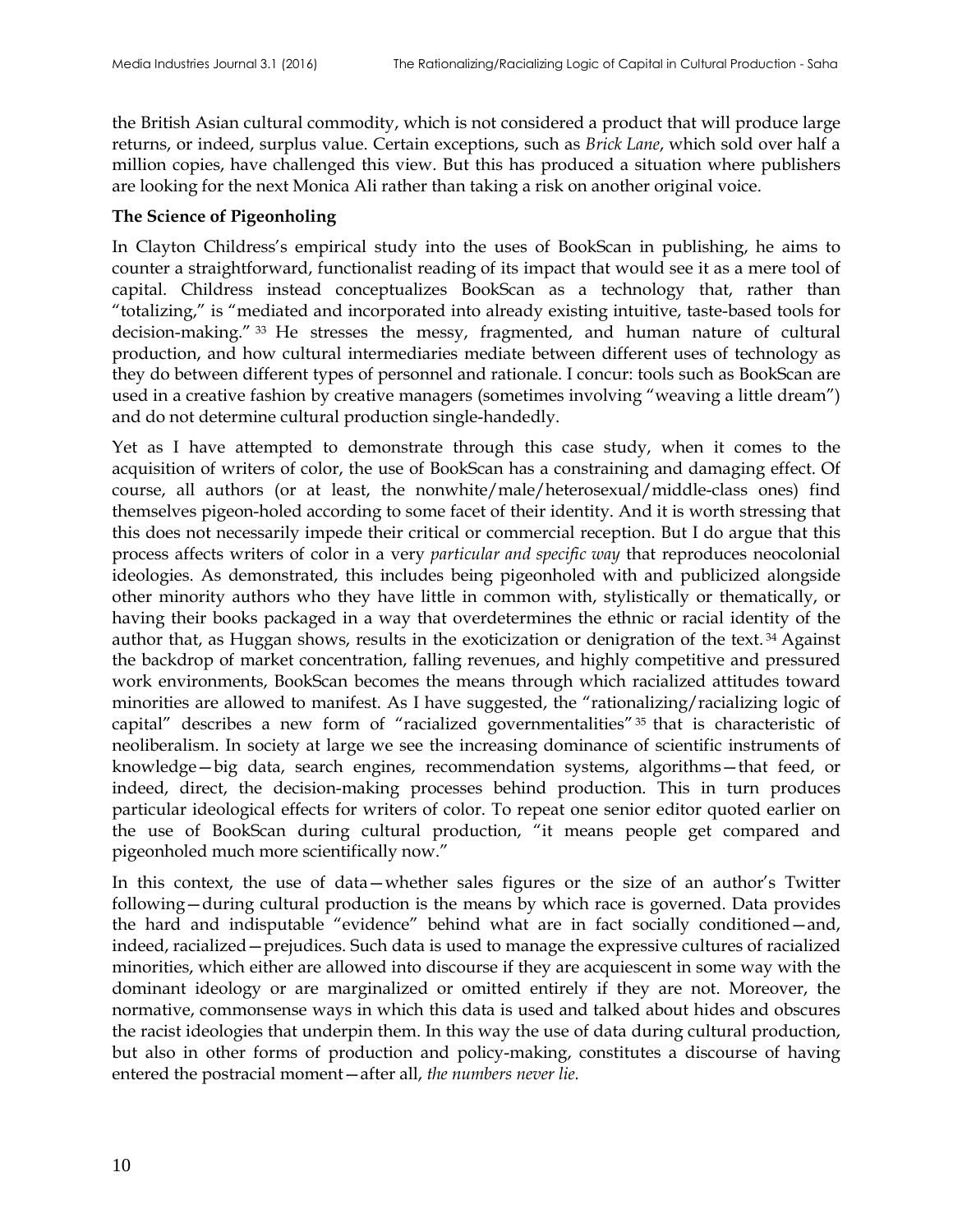There remains one more issue in relation to this study, regarding the tension between extracting surplus value versus sustaining racial hierarchies. Above, I quoted an author describing the process of being pigeonholed with other Asian authors. He went on to say that editors are making a mistake by not positioning him alongside other white authors, if not for ethical reasons then for purely commercial ones:

> **Interviewer:** [So you would like publishers to] think of you in the same way as David Mitchell, Jon McGregor?

> **Respondent:** Yeah, that's where I would look. But to do that they have to get away from the Asian thing . . . I think they could sell more books that way. The whole fucking point is they could do both! But they don't see it like that I feel and perhaps they are right, perhaps the way the country is at the moment you can't do both. I think it's probably about time you started doing both but that requires taking a risk.

The author's exasperation highlights how the marketing of writers of color contains a contradiction: if capitalism were only concerned with profit, then it would be in the best interests of sales and marketing to stress the universal qualities of the cultural commodity rather than brand it according to race, which the respondent believes will limit his audience. Yet through rationalization strategies—identifying unique selling points, market research, data analysis, audience segmentation— the marketing process racializes the cultural commodity in a deeply reductive manner, framed as it is through the orientalist gaze of the dominant culture that in effect runs the media industries. The perverse effect is that the conflation of the producer's ethnic or racial identity with the commodity's brand identity can actually limit the appeal of these particular cultural commodities, which, when not fetishized, are considered repulsive, or at least alien and different. Thus, the contradiction is that stressing the essential difference of the racialized cultural commodity through rationalized marketing strategies appears at odds with the cultural industries focus on audience maximization and capitalism's drive for profit, since its ability to crossover is immediately foreclosed, resulting in less unit sales, ratings, or "bums on seats."

One could conclude then that the cultural industries' key role is in sustaining the regulatory practices of racialized governmentalities rather than accumulating surplus value. But to finish this paper I will instead make a more hopeful—and much less contentious—point that explains the experience of minority practitioners in terms of the ambivalence of cultural commodification. As cultural industries scholars highlight, cultural production relies on novelty and difference, but the unpredictability of the market leads to homogenization and standardization. This is particularly pronounced with minority works—risk is perceived as greater, and therefore its production and distribution is controlled more intensely. Thus, as competition and marketization intensifies this has a detrimental effect for black and Asian work, as cultural industries become even more risk averse. But the inherent contradiction of the cultural commodity<sup>36</sup> also explains why what Hesse calls "cultural transruptions" can occur.<sup>37</sup> After all, what could be more "novel" and "different" than racial and ethnic minorities! Thus, there lies the potential for people of color to "break through" and stage critical (multi)cultural interventions that, even just for a moment, disrupt and unsettle the nation's sense of itself (before their narratives in turn become a formula and commodified and reified as essential difference). These are not aberrations or accidents but a product of the enabling tendencies of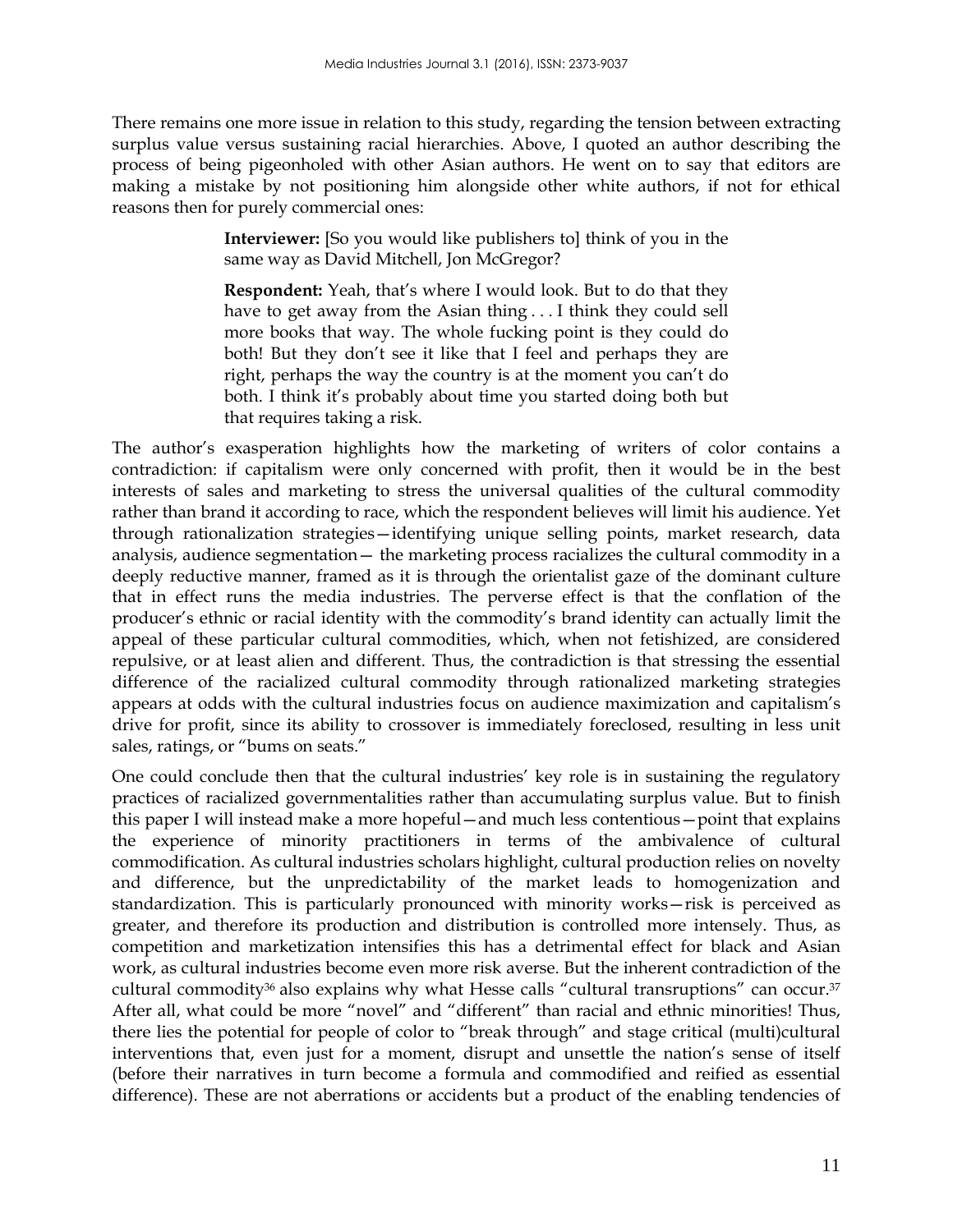commodification. To repeat Stuart Hall, global capitalism, despite its attempts to totalize, inevitably produces emergent tendencies that it cannot always control. And it is for this reason that Hall believes that "popular culture matters" (and is the only reason in fact that he gives "a damn about it"). <sup>38</sup>

#### **Conclusion**

It is easy to see how the commercial imperatives of publishing houses prevent the acquisition of minority works that are deemed too niche. But what is omitted in that analysis is how it is the technologies and processes of rationalization that underpin these decisions through which essentialist ideas about ethnic and racial difference manifest. We see this in the way that the acquisition process estimates the sales for an unpublished novel based on a comparison with a similar published novel, meaning that an Asian novelist will inevitably be bracketed together with other Asian novelists, and subsequently, if acquired, branded in the same way according to an essentialist version of race. As demonstrated, the potency of this ideology is how it is produced through normative rationale. In this way, pigeonholing racialized minorities appears perfectly natural and masquerades as good business practice, or indeed, as *scientific*.

The challenge, then, is in transforming cultural production. Following Hall's assertion that popular culture matters, the reason why the media matters to minorities—and the reason why so many aspire to work in the media industries—is for its potential to produce critical insights into the experience of belonging to a racialized minority, in the process drawing attention to issues of social (in)justice and (in)equality. However, as this paper has argued, the ability for cultural producers to tell the stories that they want to tell is impeded by the media industries themselves. It is easy to blame this on institutional racism, and the attitudes toward minorities belonging to the industries' predominantly white and middle-class workers (particularly in the case of publishing), shaped by discourses of race produced through political, economic, educational, legal, militaristic, and, indeed, media institutions. Yet diversifying the workforce is not enough. Opening up representational practices depends upon paying greater attention to the processes of cultural production that constrain rather than enable minority practitioners, who are deemed a risky investment from the outset and as such find that the production, distribution, and marketing of their goods are managed much more tightly and conservatively, based in turn upon ethnocentric assumptions about the Other. Thus, the experience of minorities working in the media industry is not just a scholarly concern but also a political one. Finding ways of evading, resisting, or overcoming the rationalizing/racializing logic of capital is absolutely critical to producing effective and meaningful counternarratives of difference.

 $\overline{a}$ 

<sup>&</sup>lt;sup>1</sup> Anamik Saha is a lecturer in the Department of Media and Communications. Before Goldsmiths he worked in the University of Leeds, first as an ESRC Post-Doctoral Fellow and then as a Lecturer in Communications. His research interests are in race and cultural production in its industrial and urban contexts. He has published his work in journals such as *Media Culture and Society*, *Ethnic and Racial Studies, Ethnicities*, and *European Journal of Cultural Studies.* He is currently writing a book entitled *Race and the Cultural Industries* for Polity Press.

<sup>2</sup> Bill Ryan, *Making Capital from Culture: The Corporate Form of Capitalist Production* (New York: Walter de Gruyter, 1991).

<sup>&</sup>lt;sup>3</sup> David Hesmondhalgh and Anamik Saha, "Race, Ethnicity, and Cultural Production," *Popular Communication* 11, no. 3 (2013): 179–95.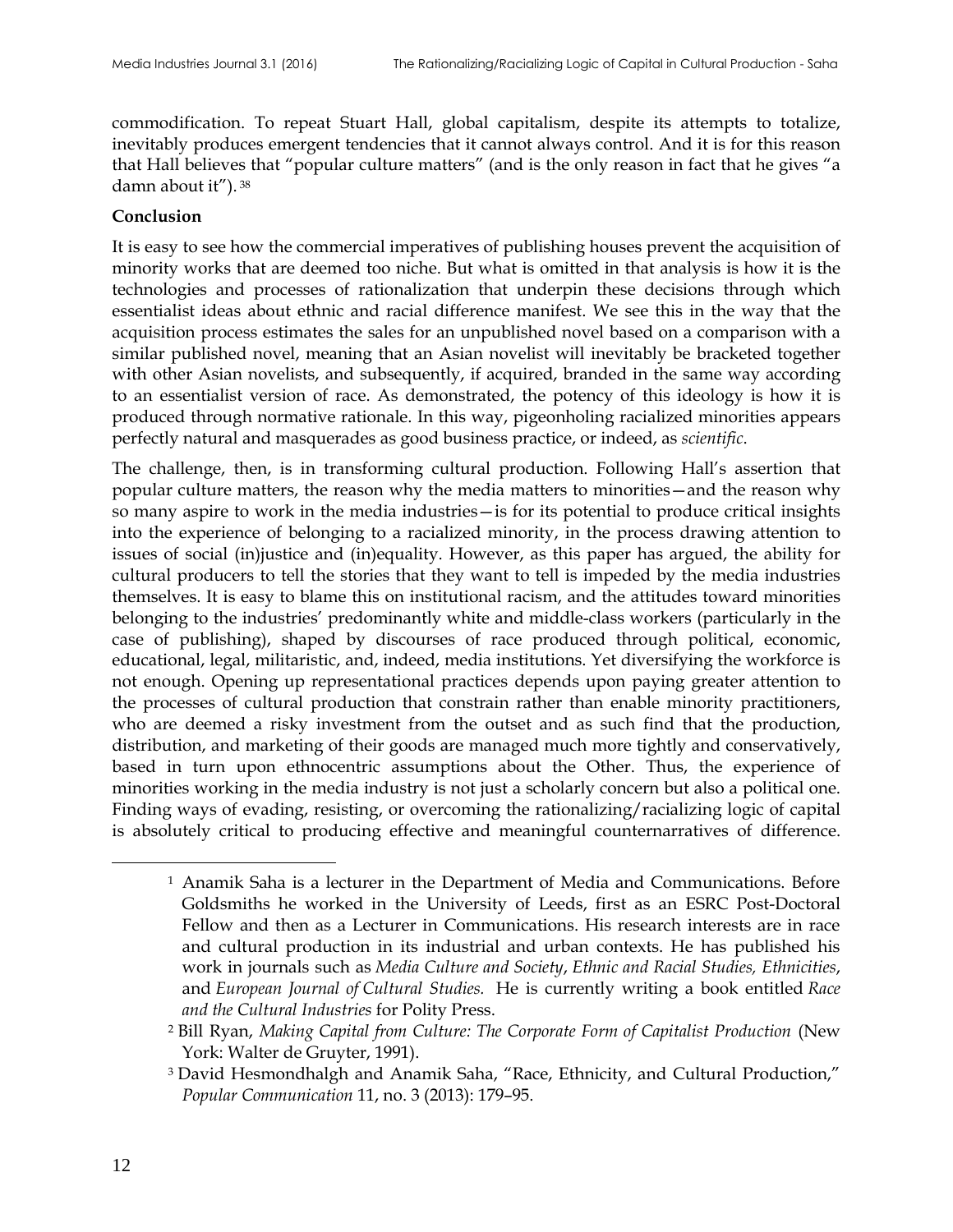- <sup>4</sup> Sinthujan Varatharajah, [Twitter post,](https://twitter.com/varathas/status/464861944194023424) May 9, 2014.
- <sup>5</sup> Vijay Prashad, *The Karma of Brown Folk* (Minneapolis: University of Minnesota Press, 2000).
- <sup>6</sup> Elliot Ross, ["The Dangers of a Single Book Cover: The Acacia Tree Meme and 'African](http://africasacountry.com/the-dangers-of-a-single-book-cover-the-acacia-tree-meme-and-african-literature/)  [Literature,'"](http://africasacountry.com/the-dangers-of-a-single-book-cover-the-acacia-tree-meme-and-african-literature/) *Africa Is a Country*, May 7, 2014.
- <sup>7</sup> Michael Silverberg, "The Reason Every Book About Africa Has the Same Cover-and [It's Not Pretty,"](http://qz.com/207527/the-reason-every-book-about-africa-has-the-same-cover-and-its-not-pretty/) *Quartz*, May 12, 2014.
- <sup>8</sup> Ryan, *Making Capital from Culture*.

 $\overline{a}$ 

- <sup>10</sup> David Theo Goldberg, "Racial Americanization," in *Racialization: Studies in Theory and Practice*, ed. Karim Murji and John Solomos (New York: Oxford University Press, 2005).
- <sup>11</sup> Paul Gilroy, *Small Acts: Thoughts on the Politics of Black Cultures* (London: Serpent's Tail, 1993), 111.
- <sup>12</sup> David Hesmondhalgh, *The Cultural Industries*, 3rd ed. (Thousand Oaks, CA: Sage, 2013), 25.
- <sup>13</sup> Stuart Hall, "Conclusion: The Multi-cultural Question," in *Un/settled Multiculturalisms: Diasporas, Entanglements, "Transruptions,"* ed. Barnor Hesse (London: Zed Books, 2000).
- <sup>14</sup> Hall, "Conclusion: The Multi-cultural Question", 215.
- <sup>15</sup> Ibid.
- <sup>16</sup> Hesmondhalgh, *The Cultural Industries*.
- <sup>17</sup> K. Negus, "The Production of Culture," in *Production of Culture/Cultures of Production* (Thousand Oaks, CA: Sage in association with the Open University, 1997), 67–118.
- <sup>18</sup> Michael Keith, *After the Cosmopolitan? Multicultural Cities and the Future of Racism* (New York: Routledge, 2005).
- <sup>19</sup> See also C. Clayton Childress, "Decision-Making, Market Logic and the Rating Mindset: Negotiating BookScan in the Field of US Trade Publishing," *European Journal of Cultural Studies* 15, no. 5 (2012): 604–20.
- <sup>20</sup> Peter Golding, "The International Media and the Political Economy of Publishing," *Library Trends*, 1978; John B. Thompson, *Books in the Digital Age: The Transformation of Academic and Higher Education Publishing in Britain and the United States* (Cambridge: Polity, 2005); Patricia H. Thornton and William Ocasio, "Institutional Logics and the Historical Contingency of Power in Organizations: Executive Succession in the Higher Education Publishing Industry, 1958–1990," *American Journal of Sociology* 105, no. 3 (1999): 801–43.
- <sup>21</sup> Thompson, *Books in the Digital Age*, 54.
- <sup>22</sup> Thompson, *Books in the Digital Age*; Thornton and Ocasio, "Institutional Logics and the Historical Contingency of Power in Organizations"; Kurt Andrews and Philip M. Napoli, "Changing Market Information Regimes: A Case Study of the Transition to the BookScan Audience Measurement System in the US Book Publishing Industry," *Journal of Media Economics* 19, no. 1 (2006): 33–54; Childress, "Decision-Making, Market Logic and the Rating Mindset."
- <sup>23</sup> Childress, "Decision-Making, Market Logic and the Rating Mindset," 609.
- <sup>24</sup> Childress, "Decision-Making, Market Logic and the Rating Mindset"; Andrews and Napoli, "Changing Market Information Regimes."
- <sup>25</sup> Garnham, *Capitalism and Communication*; Hesmondhalgh, *The Cultural Industries*; Ryan,

<sup>9</sup> Ibid., 30.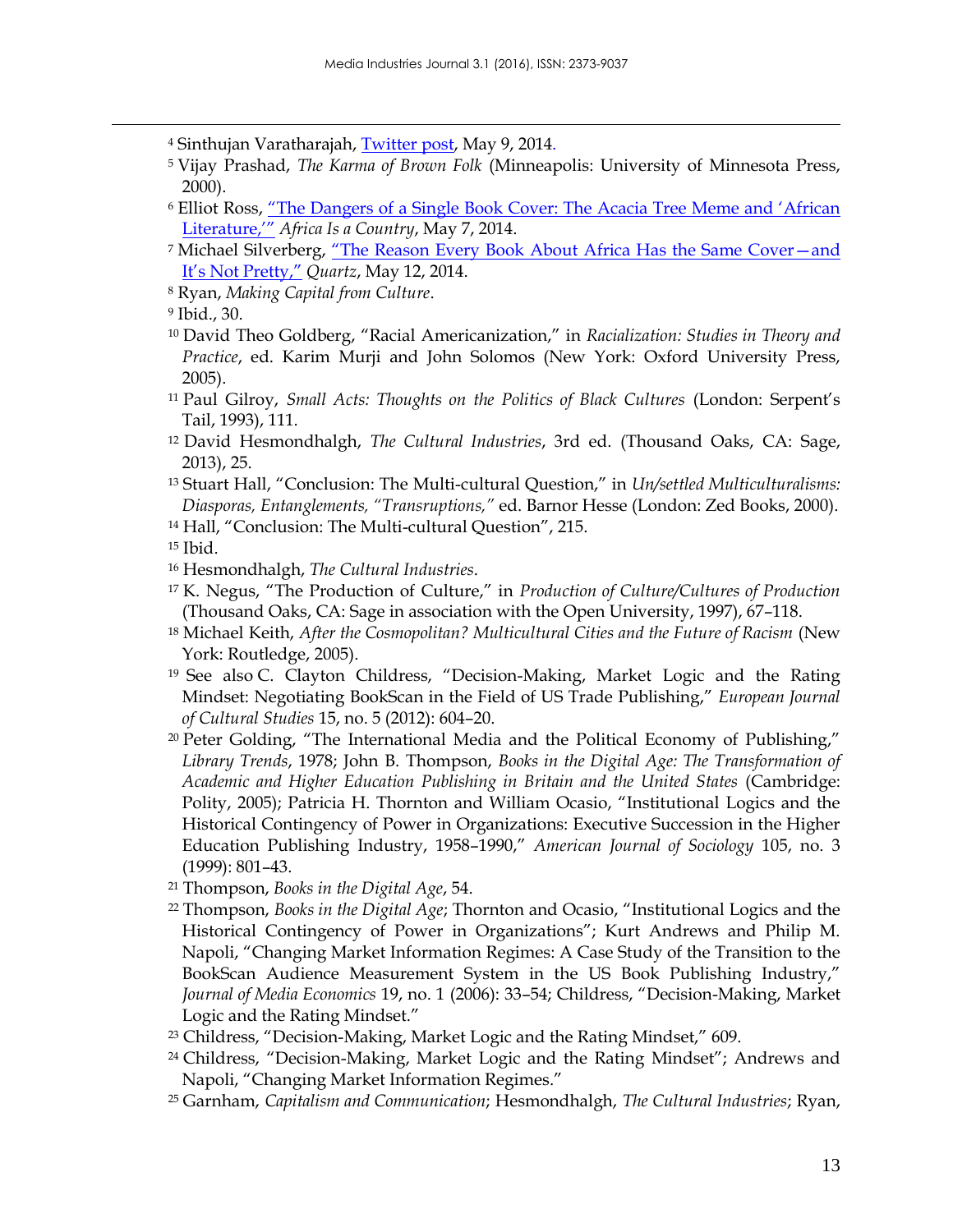$\overline{a}$ 

*Making Capital from Culture*.

- <sup>26</sup> Keith Negus, *Music Genres and Corporate Cultures* (London: Routledge, 1999), 32.
- <sup>27</sup> "Cross-cultural Collision at Doubleday," *The BookSeller*, March 17, 2005.
- <sup>28</sup> Shetty gained infamy in the UK when she appeared on the Channel 4 reality TV show *Celebrity Big Brother* and became embroiled in a racism controversy.
- <sup>29</sup> "Bollywood Dreams," *The BookSeller*, February 16, 2007.
- <sup>30</sup> Barnor Hesse, introduction to *Un/settled Multiculturalisms: Diasporas, Entanglements, "Transruptions,"* ed. Barnor Hesse (London: Zed Books, 2000).
- <sup>31</sup> Rajeev Balasubramanyam, "The Rhetoric of Multiculturalism," in *Multi-Ethnic Britain 2000+: New Perspectives in Literature, Film and the Arts*, ed. Lars Eckstein et al. (New York: Rodopi, 2008), 31–42.
- <sup>32</sup> Garnham, *Capitalism and Communication*; Hesmondhalgh, *The Cultural Industries*; Hardy, Jonathan. *Critical Political Economy of the Media: An Introduction*. (London; New York: Routledge, 2014); Bagdikian, Ben H. *The New Media Monopoly: A Completely Revised and Updated Edition with Seven New Chapters*. (Boston, MA: Beacon Press, 2014).
- 33 Childress, "Decision-Making, Market Logic and the Rating Mindset," 616.
- <sup>34</sup> Graham Huggan, *The Postcolonial Exotic: Marketing the Margins* (London: Psychology Press, 2001).
- <sup>35</sup> Hesse, Introduction, 29.
- <sup>36</sup> Ryan, *Making Capital from Culture*.
- <sup>37</sup> Hesse, Introduction.
- <sup>38</sup> Stuart Hall, "Notes on Deconstructing 'the Popular,'" in *People's History and Socialist Theory*, ed. Raphael Samuel, History Workshops Series (London: Routledge and Kegan Paul, 1981), 227–39.

#### **Bibliography** 1

- Andrews, Kurt, and Philip M. Napoli. "Changing Market Information Regimes: A Case Study 2 of the Transition to the BookScan Audience Measurement System in the US Book 3 Publishing Industry." *Journal of Media Economics* 19, no. 1 (2006): 33–54. 4
- Bagdikian, Ben H. *The New Media Monopoly: A Completely Revised and Updated Edition with Seven* 5 *New Chapters. Boston, MA: Beacon Press, 2014.*
- Balasubramanyam, Rajeev. "The Rhetoric of Multiculturalism." In *Multi-Ethnic Britain 2000+:* 7 *New Perspectives in Literature, Film and the Arts*, edited by Lars Eckstein, Barbara Korte, 8 Eva, Ulrike Pirker, and Christoph Reinfandt, 31–42. New York: Rodopi, 2008. 9
- Childress, C. Clayton. "Decision-Making, Market Logic and the Rating Mindset: Negotiating 10 BookScan in the Field of US Trade Publishing." *European Journal of Cultural Studies* 15, 11 no. 5 (2012): 604–20.
- Garnham, Nicholas. *Capitalism and Communication: Global Culture and the Economics of Information*. Thousand Oaks, CA: Sage, 1990.
- Gilroy, Paul. *Small Acts: Thoughts on the Politics of Black Cultures*. London: Serpent's Tail, 1993. 15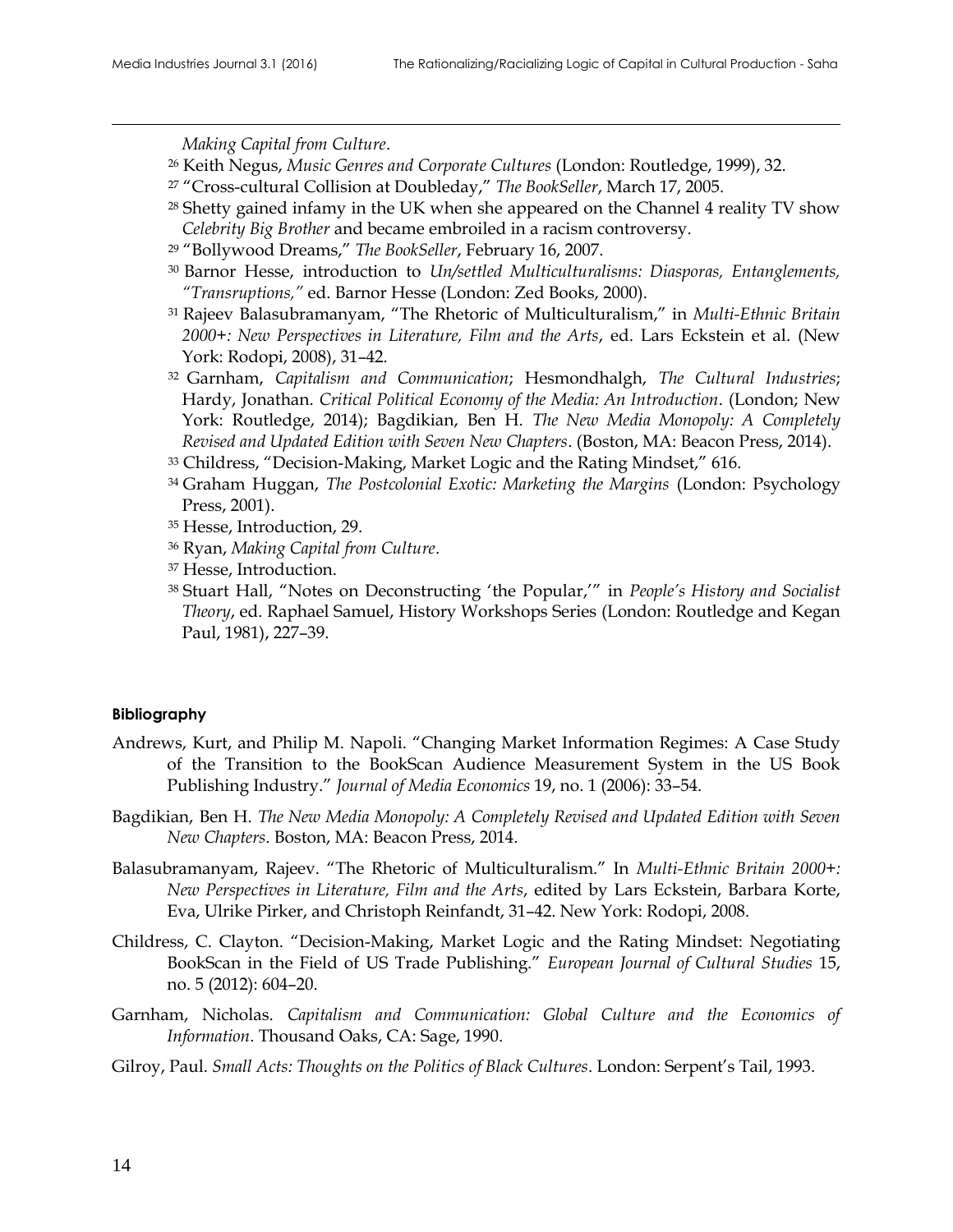- Goldberg, David Theo. "Racial Americanization." In *Racialization: Studies in Theory and Practice*, 16 edited by Karim Murji and John Solomos. New York: Oxford University Press, 2005.
- Golding, Peter. ["The International Media and the Political Economy of Publishing."](http://eric.ed.gov/?id=EJ179554) Library *Trends*, 1978.
- Hall, Stuart. "Conclusion: The Multi-cultural Question." In *Un/settled Multiculturalisms:* 20 *Diasporas, Entanglements, "Transruptions,"* edited by Barnor Hesse. London: Zed Books, 21 2000. 22
- ———. "New Ethnicities." In *Stuart Hall: Critical Dialogues in Cultural Studies*, edited by Morley 23 David and K. H. Chen, 441-49. London: Routledge, 1996.
- ———. "Notes on Deconstructing 'the Popular.'" In *People's History and Socialist Theory*, edited 25 by Raphael Samuel, 227–39. History Workshop Series. London: Routledge and Kegan 26 Paul, 1981.
- Hardy, Jonathan. *Critical Political Economy of the Media: An Introduction*. London; New York: 28 Routledge, 2014.
- Hesmondhalgh, David. *The Cultural Industries*. 3rd ed. Thousand Oaks, CA: Sage, 2013.
- Hesmondhalgh, David and Anamik Saha. "Race, Ethnicity, and Cultural Production." *Popular* 31 *Communication* 11, no. 3 (2013): 179-95.
- Hesse, Barnor. Introduction to *Un/settled Multiculturalisms: Diasporas*, Entanglements, *"Transruptions,"* edited by Barnor Hesse. London: Zed Books, 2000. 34
- Huggan, Graham. *The Postcolonial Exotic: Marketing the Margins*. London: Psychology Press, 35 2001. 36
- Keith, Michael. *After the Cosmopolitan? Multicultural Cities and the Future of Racism*. New York: 37 Routledge, 2005. 388 and 2005. 388 and 2006 and 2008 and 2008 and 2008. 388 and 2008 and 2008. 388 and 2008 and 2008 and 2008. 388 and 2008 and 2008. 388 and 2008 and 2008 and 2008 and 2008 and 2008 and 2008 and 2008 and 2
- Negus, Keith. *Music Genres and Corporate Cultures*. London: Routledge, 1999. 39
- ———. "The Production of Culture." In *Production of Culture/Cultures of Production*, 67–118. 40 Thousand Oaks, CA: Sage in association with the Open University, 1997. 41
- Prashad, Vijay. *The Karma of Brown Folk*. Minneapolis: University of Minnesota Press, 2000. 42
- Ross, Elliot. "The Dangers of a Single Book Cover: The Acacia Tree Meme and 'African [Literature.'"](http://africasacountry.com/the-dangers-of-a-single-book-cover-the-acacia-tree-meme-and-african-literature/) *Africa Is a Country*, May 7, 2014.
- Ryan, Bill. *Making Capital from Culture: The Corporate Form of Capitalist Production*. New York: 45 Walter de Gruyter, 1991. 46
- Silverberg, Michael. "The Reason Every Book about Africa Has the Same Cover-and It's Not [Pretty."](http://qz.com/207527/the-reason-every-book-about-africa-has-the-same-cover-and-its-not-pretty/) *Quartz*, May 12, 2014. 48
- Thompson, John B. *Books in the Digital Age: The Transformation of Academic and Higher Education* 49 Publishing in Britain and the United States. Cambridge: Polity, 2005.
- Thornton, Patricia H., and William Ocasio. "Institutional Logics and the Historical Contingency 51 of Power in Organizations: Executive Succession in the Higher Education Publishing 52 Industry, 1958–1990." *American Journal of Sociology* 105, no. 3 (1999): 801–43. 53